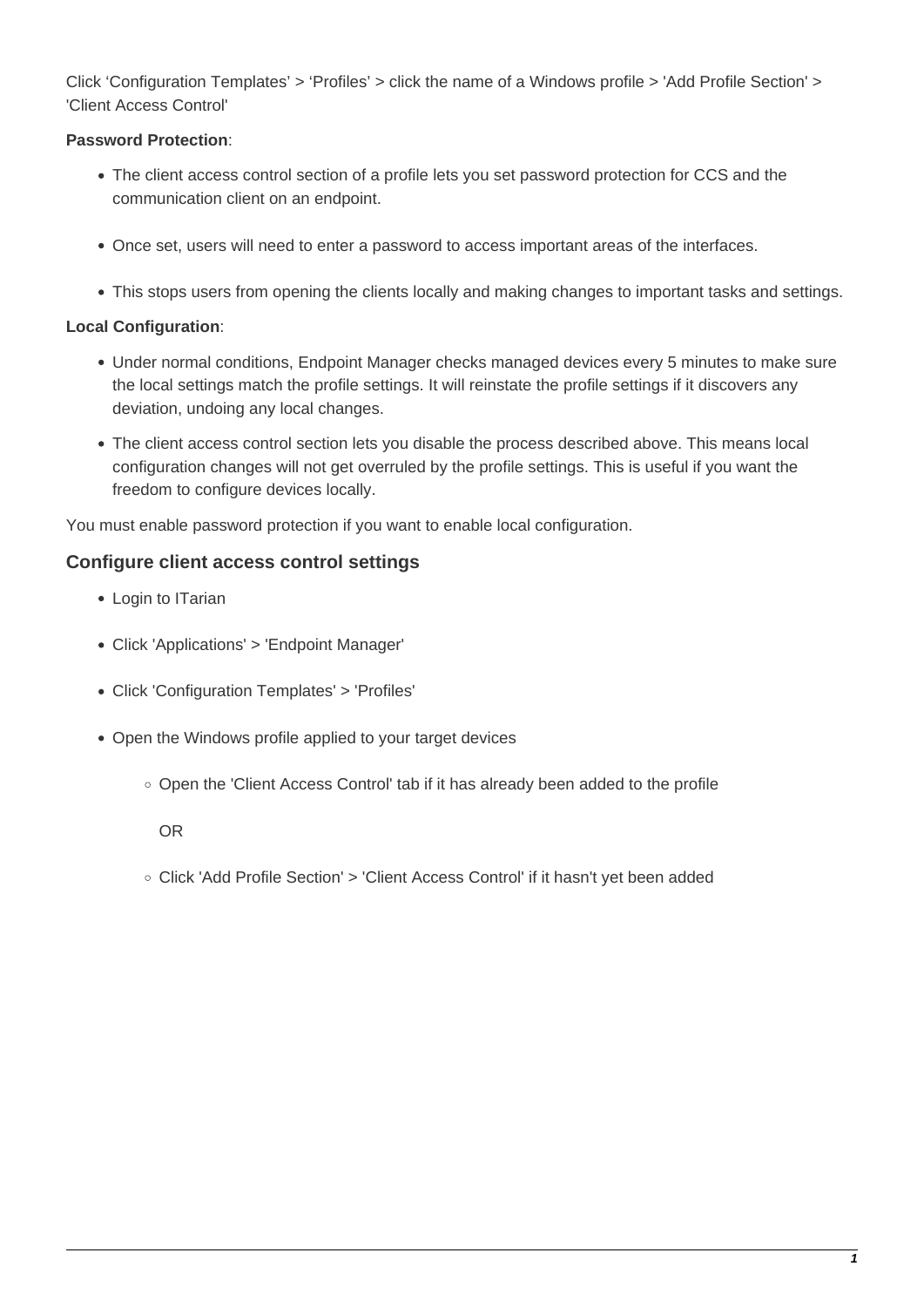| Monitoring<br>General<br><b>Client Access Control</b>                       |
|-----------------------------------------------------------------------------|
| <b>Client Access Control</b><br><b>3</b> Cancel<br>$\Box$ Save              |
| Apply password protection settings for                                      |
| Comodo Client - Security                                                    |
| Comodo Client - Communication                                               |
| Require password                                                            |
| Computer administrator                                                      |
| Custom password                                                             |
| Password                                                                    |
|                                                                             |
| <b>Confirm password</b>                                                     |
|                                                                             |
|                                                                             |
| <b>Extra options</b>                                                        |
| Enable local user to override profile                                       |
| configuration<br>This option protects local configurations that are done by |
| entering password                                                           |
|                                                                             |

- **Apply password protection settings for** Specify which clients you want to password protect.
	- **Comodo Client Security** Password protects the settings interface, and the 'Tasks' interfaces for antivirus, firewall, HIPS, and containment.
- Users can still run some limited tasks. These include run an on-demand virus scan, open the virtual desktop, and run programs in the container.
- **Communication Client** Password protects important settings, including the ability to configure a proxy for the client to connect to Endpoint Manager.
- **Require Password** Select the type of password required to access CCS and/or CC:
	- **Computer administrator** Admins can access the local interfaces by providing their domain admin password. If the admin is already logged into the machine then they can open the interface without a password.
	- **Custom password** Specify a unique string to access the CCS / CC interfaces.